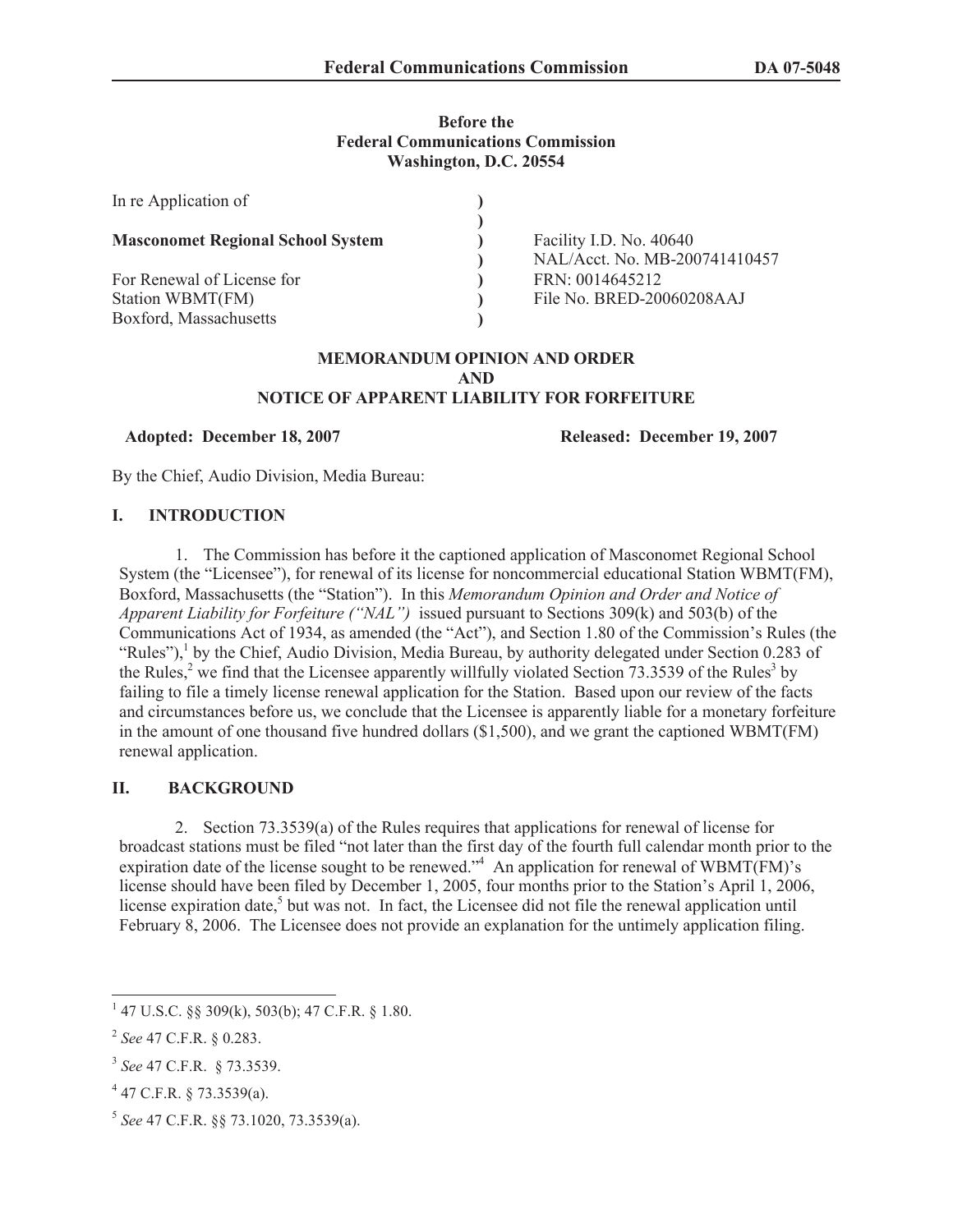# **III. DISCUSSION**

3. *Proposed Forfeiture.* In this case, the Licensee has failed to file a timely license renewal application for WBMT(FM), as required by Section 73.3539 of the Rules. As noted above, the Licensee failed to provide an explanation for the late filing. Licensees are obligated to comply fully with the Rules, including filing a timely license renewal application.<sup>6</sup> Here, the Licensee did not do so.

4. This *NAL* is issued pursuant to Section 503(b)(1)(B) of the Act. Under that provision, any person who is determined by the Commission to have failed willfully or repeatedly to comply with any provision of the Act or any rule, regulation, or order issued by the Commission shall be liable to the United States for a forfeiture penalty.<sup>7</sup> Section 312(f)(1) of the Act defines willful as "the conscious and deliberate commission or omission of [any] act, irrespective of any intent to violate" the law.<sup>8</sup> The legislative history to Section 312(f)(1) of the Act clarifies that this definition of willful applies to both Sections 312 and 503(b) of the Act, $9^9$  and the Commission has so interpreted the term in the Section 503(b) context.<sup>10</sup> Section 312(f)(2) of the Act provides that "[t]he term 'repeated,' when used with reference to the commission or omission of any act, means the commission or omission of such act more than once or, if such commission or omission is continuous, for more than one day.<sup> $11$ </sup>

5. The Commission's *Forfeiture Policy Statement* and Section 1.80(b)(4) of the Rules establish a base forfeiture amount of \$3,000 for failure to timely file a required form**.** <sup>12</sup> In determining the appropriate forfeiture amount, we may adjust the base amount upward or downward by considering the factors enumerated in Section 503(b)(2)(D) of the Act, including "the nature, circumstances, extent and gravity of the violation, and, with respect to the violator, the degree of culpability, any history of prior offenses, ability to pay, and such other matters as justice may require."<sup>13</sup>

6. In this case, the Licensee failed to file a timely renewal application. Taking into consideration this fact, the fact that the renewal application was filed prior to expiration of the Station's license, and all of the factors required by Section 503(b)(2)(D) of the Act and the *Forfeiture Policy Statement*, we will reduce the proposed forfeiture from the base amount to \$1,500 for the late filing.

7. *License Renewal Application.* In evaluating an application for license renewal, the Commission's decision is governed by Section 309(k) of the  $\text{Act}^{14}$ . That section provides that if, upon consideration of the application and pleadings, we find that (1) the station has served the public interest, convenience, and necessity; (2) there have been no serious violations of the Act or the Rules; and (3) there have been no other violations which, taken together, constitute a pattern of abuse, we are to grant

7 47 U.S.C. § 503(b)(1)(B). *See also* 47 C.F.R. § 1.80(a)(1).

 $847$  U.S.C. § 312(f)(1).

<sup>10</sup> *See Southern California Broadcasting Co.*, Memorandum Opinion and Order, 6 FCC Rcd 4387, 4388 (1991).

 $11$  47 U.S.C. § 312(f)(2).

<sup>12</sup> See Forfeiture Policy Statement and Amendment of Section 1.80(b) of the Rules to Incorporate the Forfeiture *Guidelines*, Report and Order, 12 FCC Rcd 17087, 17113-15 (1997) *("Forfeiture Policy Statement"), recon. denied*, 15 FCC Rcd 303 (1999); 47 C.F.R. § 1.80(b)(4), note to paragraph (b)(4), Section I.

<sup>13</sup> 47 U.S.C. § 503(b)(2)(D); *see also Forfeiture Policy Statement,* 12 FCC Rcd at 17100; 47 C.F.R. § 1.80(b)(4).

 $14$  47 U.S.C. § 309(k).

<sup>6</sup> *See, e.g, Hemmingford Media, Inc*., Forfeiture Order, 14 FCC Rcd 2940, 2941-2 (CIB 1999) (responsibility for complying with terms of station license "rests solely and exclusively with the licensee") (citing *Empire Broadcasting Corp*., Memorandum Opinion and Order, 25 FCC 2d 68 (1970).

<sup>&</sup>lt;sup>9</sup> See H.R. Rep. No. 97-765, 97<sup>th</sup> Cong. 2d Sess. 51 (1982).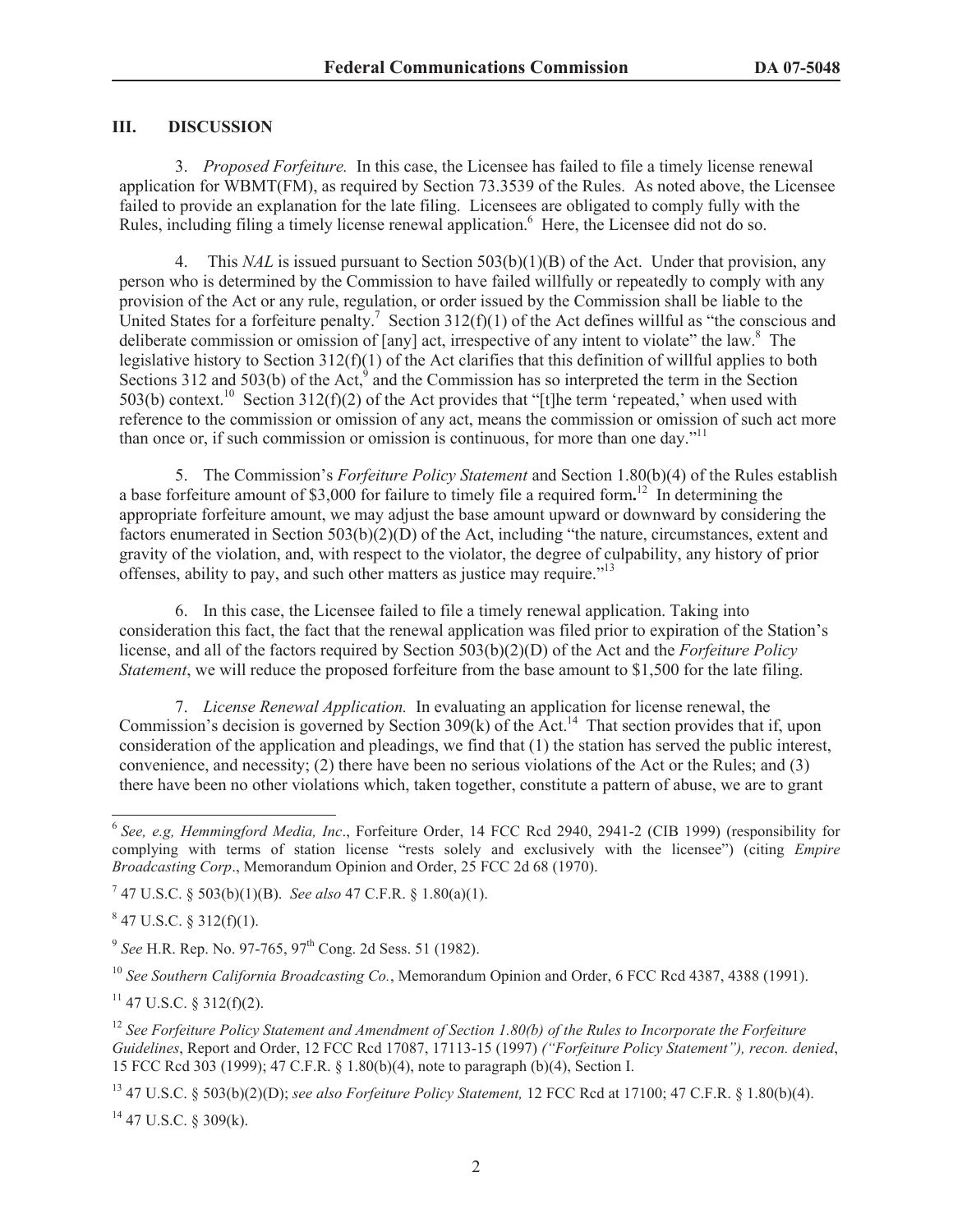the renewal application.<sup>15</sup> If, however, the licensee fails to meet that standard, the Commission may deny the application – after notice and opportunity for a hearing under Section 309(e) of the Act – or grant the application "on terms and conditions that are appropriate, including a renewal for a term less than the maximum otherwise permitted."<sup>16</sup>

8. We find that the Licensee's apparent violation of Section 73.3539 of the Rules does not constitute a "serious violation" warranting designation for evidentiary hearing. Moreover, we find no evidence of violations that, when considered together, evidence a pattern of abuse.<sup>17</sup> Further, we find that noncommercial educational Station WBMT(FM) served the public interest, convenience, and necessity during the subject license term. We will therefore grant the license renewal application below.

# **IV. ORDERING CLAUSES**

9. Accordingly, IT IS ORDERED, pursuant to Section 503(b) of the Communications Act of 1934, as amended, and Section 1.80 of the Commission's Rules, that Masconomet Regional School System is hereby NOTIFIED of its APPARENT LIABILITY FOR FORFEITURE in the amount of one thousand five hundred dollars (\$1,500) for its apparent willful violation of Section 73.3539 of the Commission's Rules.

10. IT IS FURTHER ORDERED, pursuant to Section 1.80 of the Commission's Rules, that, within thirty (30) days of the release date of this *NAL,* Masconomet Regional School System SHALL PAY the full amount of the proposed forfeiture or SHALL FILE a written statement seeking reduction or cancellation of the proposed forfeiture.

11. Payment of the proposed forfeiture must be made by check or similar instrument, payable to the order of the Federal Communications Commission. The payment must include the NAL/Acct. No. and FRN No. referenced above. Payment by check or money order may be mailed to Federal Communications Commission, at P.O. Box 358340, Pittsburgh, Pennsylvania 15251-8340. Payment by overnight mail may be sent to Mellon Bank/LB 358340, 500 Ross Street, Room 1540670, Pittsburgh, Pennsylvania 15251. Payment by wire transfer may be made to ABA Number 043000261, receiving bank Mellon Bank, and account number 911-6106.

12. The response, if any, must be mailed to Office of the Secretary, Federal Communications Commission, 445 12<sup>th</sup> Street, S.W., Washington D.C. 20554, ATTN: Peter H. Doyle, Chief, Audio Division, Media Bureau, and MUST INCLUDE the NAL/Acct. No. referenced above.

13. The Commission will not consider reducing or canceling a forfeiture in response to a claim of inability to pay unless the respondent submits: (1) federal tax returns for the most recent three-year period; (2) financial statements prepared according to generally accepted accounting practices

<sup>&</sup>lt;sup>15</sup> 47 U.S.C. § 309(k)(1). The renewal standard was amended to read as described by Section 204(a) of the Telecommunications Act of 1996, Pub. L. No. 104-104, 110 Stat. 56 (1996). S*ee Implementation of Sections 204(a) and 204(c) of the Telecommunications Act of 1996 (Broadcast License Renewal Procedures)*, Order, 11 FCC Rcd 6363 (1996).

 $16$  47 U.S.C. §§ 309(k)(2), 309(k)(3).

 $17$  For example, we do not find here that the Licensee's Station operation "was conducted in an exceedingly careless, inept and negligent manner and that the licensee is either incapable of correcting or unwilling to correct the operating deficiencies." *See Heart of the Black Hills Stations*, 32 FCC 2d 196, 198 (1971). Nor do we find on the record here that "the number, nature and extent" of the violations indicate that "the licensee cannot be relied upon to operate [the station] in the future in accordance with the requirements of its licenses and the Commission's Rules." *Heart of the Black Hills Stations*, 32 FCC 2d at 200. *See also Center for Study and Application of Black Economic Development*, 6 FCC Rcd 4622 (1991), *Calvary Educational Broadcasting Network, Inc*., 7 FCC Rcd 4037 (1992).